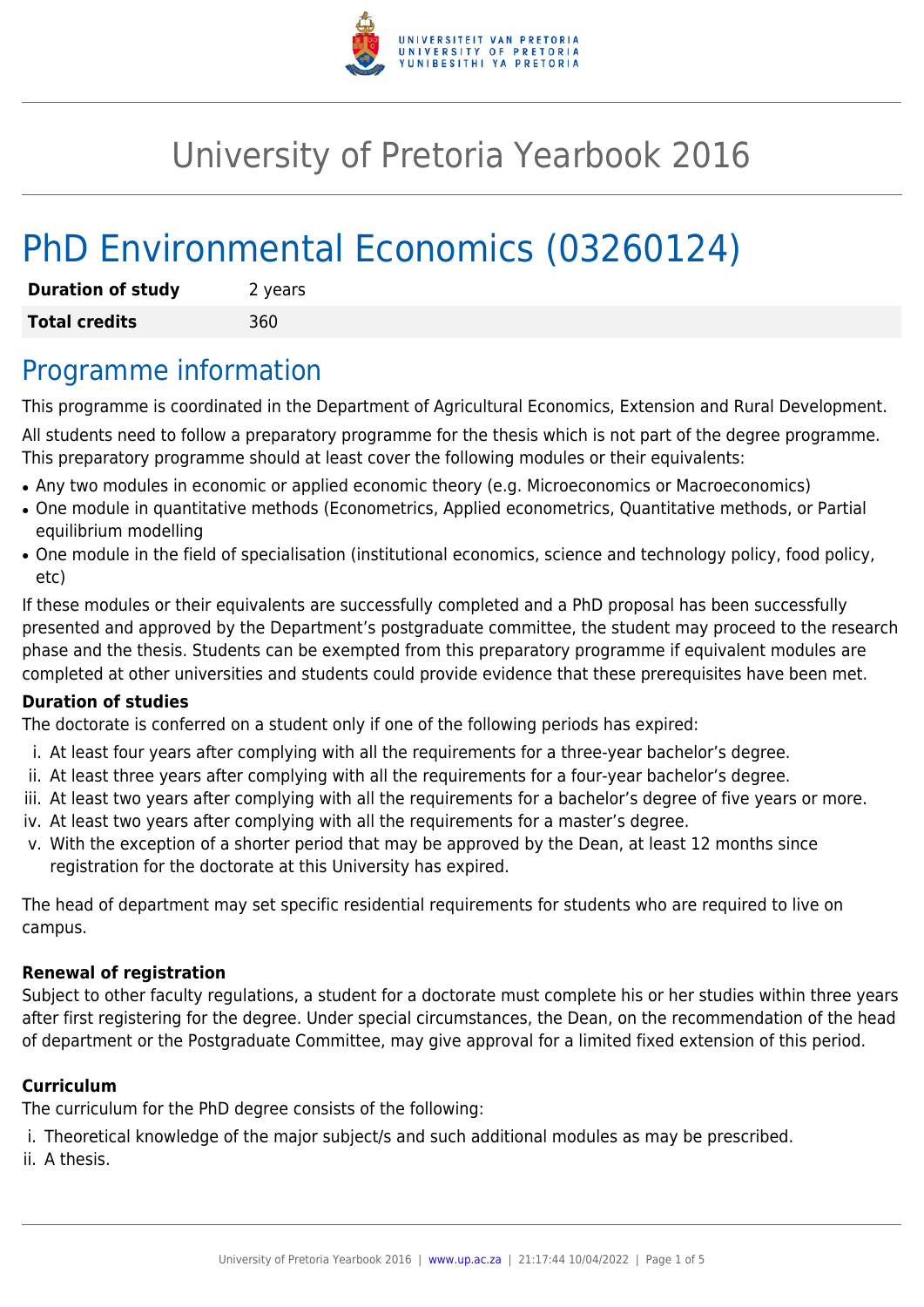

#### **Conversion of a master's to doctoral study**

The stipulations of G.41 apply as follows:

- 1. Requirements
- a. Under special circumstances, the dean of a faculty may convert the registration of a candidate for the master's degree to registration for a doctoral degree.
- b. For such conversions, the head of department and the supervisor must be satisfied that the student's completed work is of the standard that would be expected of a doctoral student, that the student is capable of completing a doctoral degree, and that the project is of appropriate standard and scope to constitute a doctoral study.
- c. For such conversions, the head of department and the supervisor must be satisfied that the student has demonstrated that he or she has the potential to fulfil the requirements of a doctoral degree without having completed a master's degree.
- 2. Process
- a. Application for conversion may be submitted at any time during the course of study for the master's degree.
- b. The application for the conversion must include the following documentation:
- i. A detailed progress report by the candidate of the work completed for the master's project. The report must provide proof that the results obtained thus far are of such a standard and scientific significance that they justify conversion to a doctoral project. The report should include details of presentations made at conferences and of material that has been submitted for publication and/or published.
- ii. A detailed proposal for the intended doctoral project, written by the candidate, including the objectives of the project.
- iii. A recommendation by the supervisor with specific comments on the ability of the applicant as a potential doctoral candidate as well as the feasibility of the conversion, especially with regard to the information provided by the candidate in his/her reports (items (i) and (ii)).
- iv. A recommendation by the head of department, if he or she is not the supervisor, in which the ability of the candidate as a potential doctoral candidate is confirmed.
- v. If the dean considers it advisable for the faculty, the candidate may be required to present a seminar to the department in support of the application. In this case, the head of department should include a report on this in his or her recommendation.
- c. The application of the candidate, together with the reports and recommendations, is submitted for consideration to the dean, (who may delegate to the Chairperson of the Faculty Postgraduate Committee) for approval. The decision should be submitted to the Faculty Board for approval.

#### **General**

Candidates are required to familiarise themselves with the General Regulations regarding the maximum duration of study and the requirements to submit an article/s for publication.

### Admission requirements

Admission is dependent on the candidate being in possession of an MSc in Environmental Economics or an equivalent degree with the status thereof as evaluated by the Director of the Centre and the head(s) of the particular department(s). In addition to further theoretical studies as prescribed by the Director and head(s) of the relevant department(s) the study will involve a doctoral research thesis under guidance of a supervisor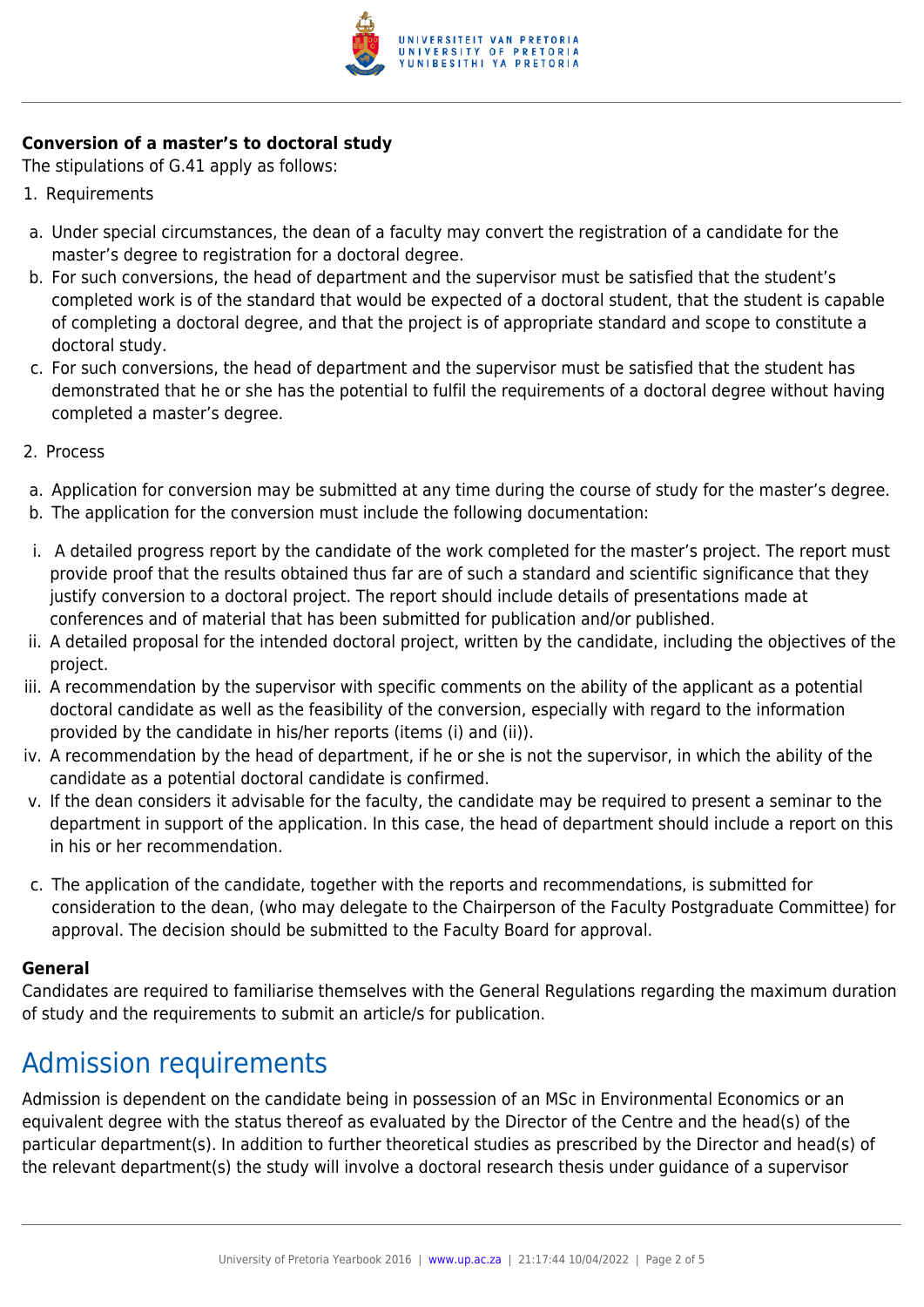

selected by the Director and head of department. The supervisor will be a suitable academic staff member of the University of Pretoria.

### Examinations and pass requirements

- i. Consult the General Regulations that apply to the calculation of marks.
- ii. In order to obtain the PhD degree the candidate must:
- pass the examinations and the prescribed modules, as determined in the study programme;
- pass the thesis; and
- pass the final examination on the thesis and general subject knowledge.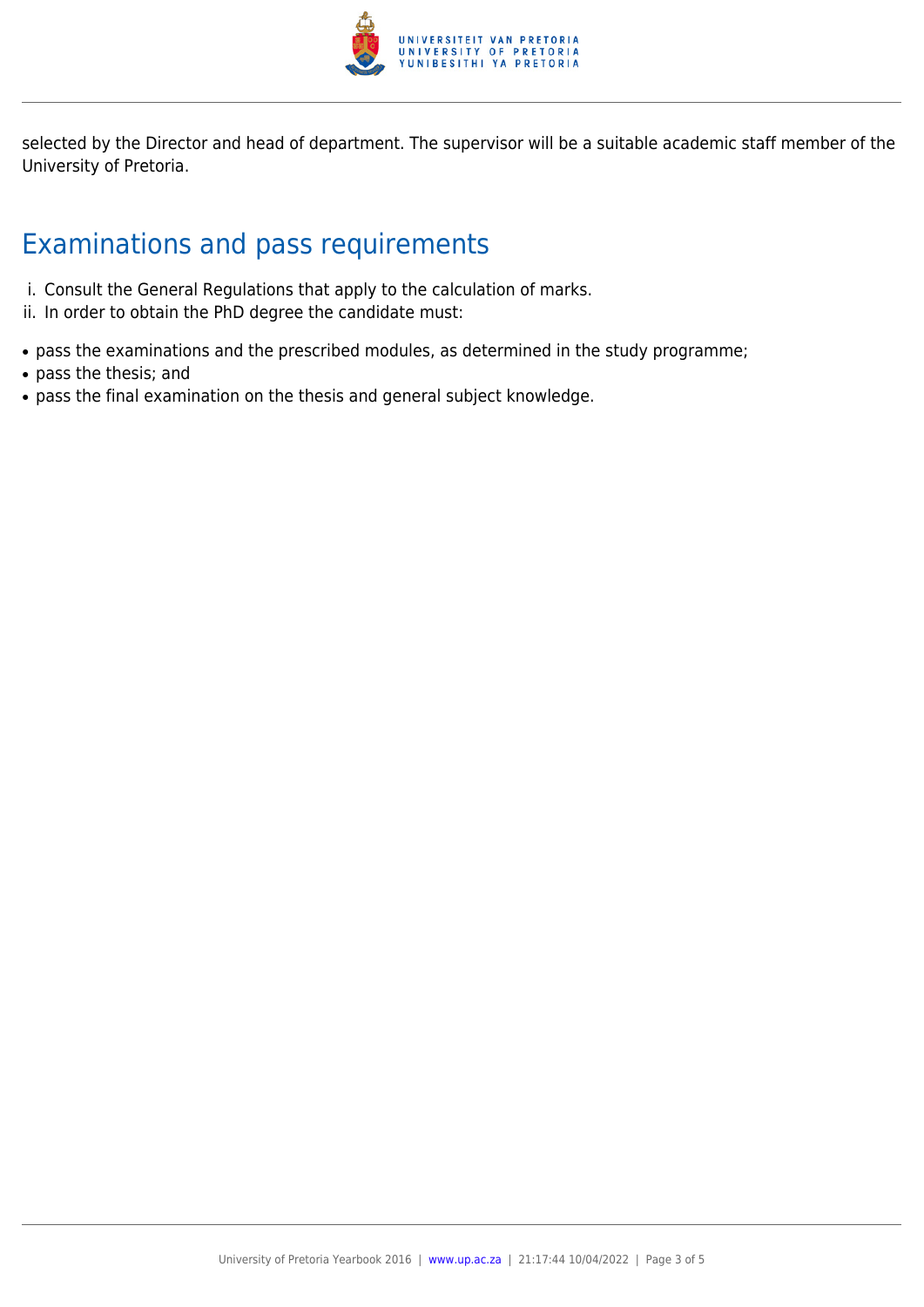

### Curriculum: Year 1

**Minimum credits: 360**

#### **Core modules**

[Thesis: Environmental economics 993](https://www.up.ac.za/faculty-of-education/yearbooks/2016/modules/view/ENV 993) (ENV 993) - Credits: 360.00